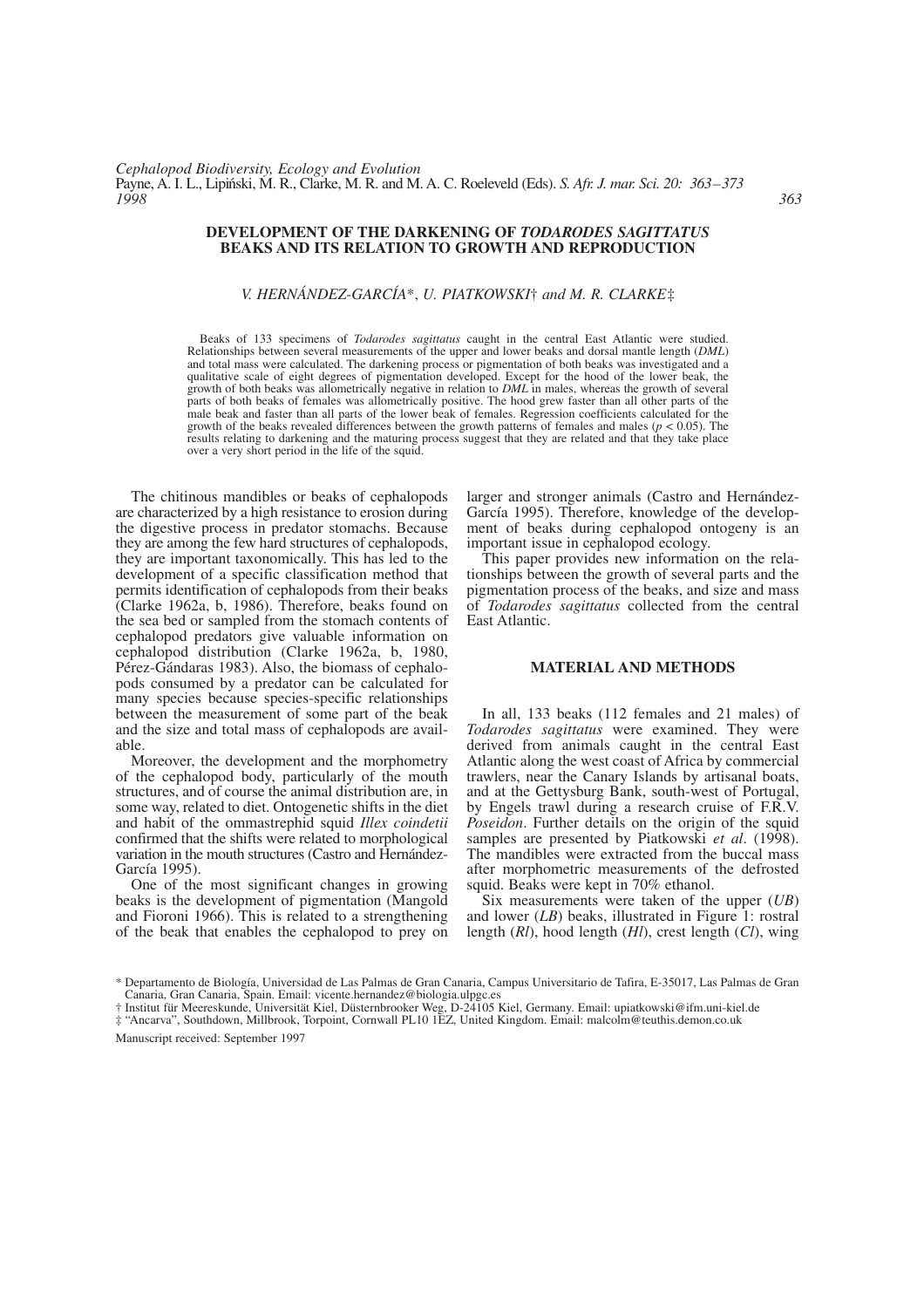*364 Cephalopod Biodiversity, Ecology and Evolution South African Journal of Marine Science 20*



Fig. 1: Measurements taken of (a) lower and (b) upper beaks of *Todarodes sagittatus*. Rostral length (*Rl*), hood length (*Hl*), crest length (*Cl*), wing length (*Wl*), the distance between the jaw angles (*JAd*) and the amplitude of the lateral wall (*LWa*), length of the baseline (*Bl*)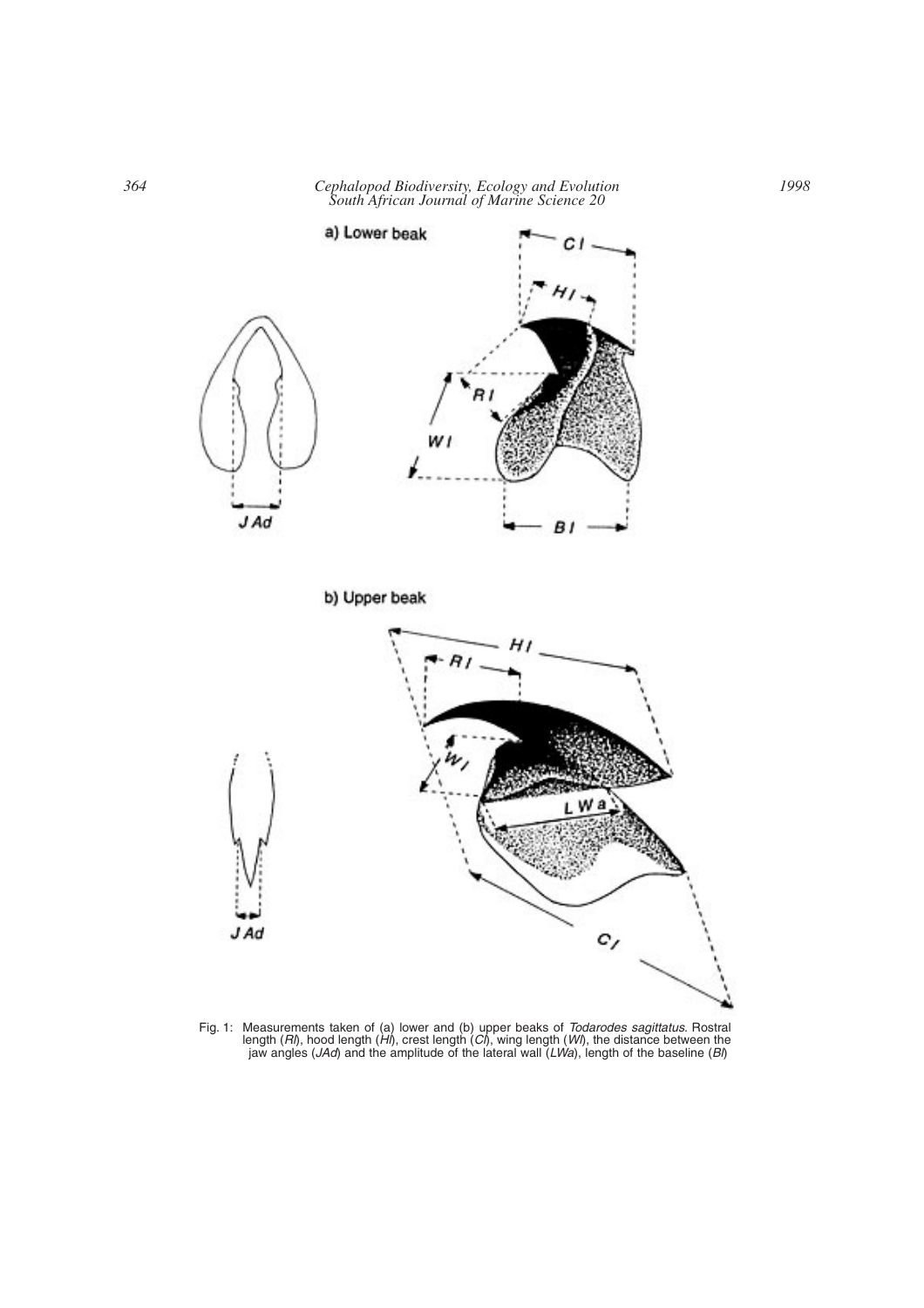| Regression equations               | Number of<br>specimens<br>investigated | Regression<br>coefficient<br>r | Standard error | r <sup>2</sup> | F           | $\boldsymbol{p}$ |
|------------------------------------|----------------------------------------|--------------------------------|----------------|----------------|-------------|------------------|
| $h$ DML= 3.8846 + 0.852 h Rl UB    | 112                                    | 0.954                          | 0.0497         | 0.910          | 1 1 1 4 .69 | < 0.000          |
| $h$ DML= 2.3804 + 1.047 $h$ Hl UB  | 76                                     | 0.979                          | 0.0749         | 0.958          | 1 728.67    | < 0.000          |
| $h$ DML= 2.1850 + 1.036 $h$ Cl UB  | 76                                     | 0.977                          | 0.0845         | 0.953          | 1 532.11    | < 0.000          |
| $h$ DML= 3.8723 + 0.985 $h$ Wl UB  | 76                                     | 0.968                          | 0.0495         | 0.936          | 1 091.08    | < 0.000          |
| $h$ DML = 4.1913 + 0.834 h JAd UB  | 112                                    | 0.956                          | 0.0399         | 0.913          | 1 1 5 9 9 3 | < 0.000          |
| $h$ DML= 2.8926 + 1.100 $h$ LWa UB | 76                                     | 0.970                          | 0.0765         | 0.939          | 1 158.62    | < 0.000          |
| $h$ DML= 3.9112 + 0.851 $h$ Rl LB  | 112                                    | 0.955                          | 0.0483         | 0.912          | 1 143.63    | < 0.000          |
| $h$ DML= 3.5002 + 1.115 $h$ Hl LB  | 76                                     | 0.976                          | 0.0515         | 0.953          | 1 511.69    | < 0.000          |
| h $DMI = 3.0410 + 1.037$ h Cl LB   | 76                                     | 0.964                          | 0.0789         | 0.929          | 969.25      | < 0.000          |
| h $DMI = 3.0187 + 1.056$ h Wl LB   | 76                                     | 0.968                          | 0.0742         | 0.937          | 1 1 1 6 3 9 | < 0.000          |
| $h$ DML= 4.1883 + 0.868 $h$ JAd LB | 112                                    | 0.946                          | 0.0444         | 0.895          | 938.96      | < 0.000          |
| $h$ DML= 3.0140 + 0.961 $h$ Bl LB  | 76                                     | 0.959                          | 0.0849         | 0.920          | 855.15      | < 0.000          |
| $\ln TM = 0.6765 + 2.713 \ln RIUB$ | 112                                    | 0.967                          | 0.1330         | 0.935          | 1 583.42    | < 0.000          |
| $\ln TM = 0.7650 + 2.711 \ln RILB$ | 112                                    | 0.967                          | 0.1300         | 0.935          | 1 603.76    | < 0.000          |

Table I: Linear regression equations and statistics of beak characteristics of *Todarodes sagittatus* females. *Rl* = rostral length, *HI* = hood length, *CI* = crest length, *WI* = wing length, *JAd* = distance between the jaw angles, *LWa* = amplitude of the lateral wall in the upper beak,  $B$  = length of the baseline in the lower beak

length (*Wl*), distance between jaw angles (*JAd*) on both upper and lower beaks, amplitude of the lateral wall  $(\bar{L}Wa)$  in the upper beak, and length of the baseline (*Bl*) in the lower beak. They were made to the nearest 0.01 mm with digital calipers for large beaks and with a micrometer installed in a stereoscopic microscope for small ones. For females, measurements of *Rl* and *JAd* of both beaks were taken from all 112 beaks, but the other measurements were taken only from 76 beaks. For males, all measurements were taken in all 21 beaks, both upper and lower. Each measurement was related to dorsal mantle length (*DML*) by linear regression, with previous logarithmic transformation. In the same manner, the relationship between the rostral length of both upper and lower mandibles and total squid body mass (*TM*) was determined. The rostral length of the lower beak (*Rl LB*) has also been referred to as *LRL* in some figures. Nomenclature of beak parts followed that of Clarke (1986).

To find possible differences between the mandibles of females and males, the variance of the beak morphometry data was studied by applying analysis of covariance (∝ = 0,05, Martín-Andrés and Luna del Castillo 1990). All regressions and statistics were performed using the software package CSS STATISTICA.

Further analysis of the beaks of 80 females and 21 males was focused on the development of pigmented zones in relation to increasing animal size. Maturity stages of the sampled specimens were recorded following Lipiński's scale (Lipiński 1979).

### **RESULTS**

#### **Changes in shape with growth**

The relationships of each mandible measurement to *DML* and of the rostral length of upper and lower beak to *TM* for female and male *Todarodes sagittatus* are shown in Tables I and II. The slopes of the linear regressions indicate the allometric nature of growth in the beaks of both sexes. The hood of each beak grew faster than all other parts of the beak in males and faster than any dimension of the lower beak of females, in relation to the size of the animal. Values of the respective regression coefficients were highest in females and in the upper range for males. In contrast, the regression between rostrum length and *DML* had the lowest coefficients for females and was in the lower range for males, probably partly the result of erosion effects on the rostrum tip. It should be noted that a great percentage of the beaks of the largest individuals (*DML* >270 mm) possessed rostra with blunt tips.

Analysis of covariance confirmed that the upper and lower beaks of female and male *Todarodes sagittatus* are significantly different (Table III,  $p < 0.05$ ). The same tests were carried out excluding those females with a *DML* > 250 mm, so avoiding the possible bias of different largest body size in the regression for the two sexes. Results from this analysis again revealed significant difference between the mandibles of the two sexes (Table III,  $p < 0.05$ ).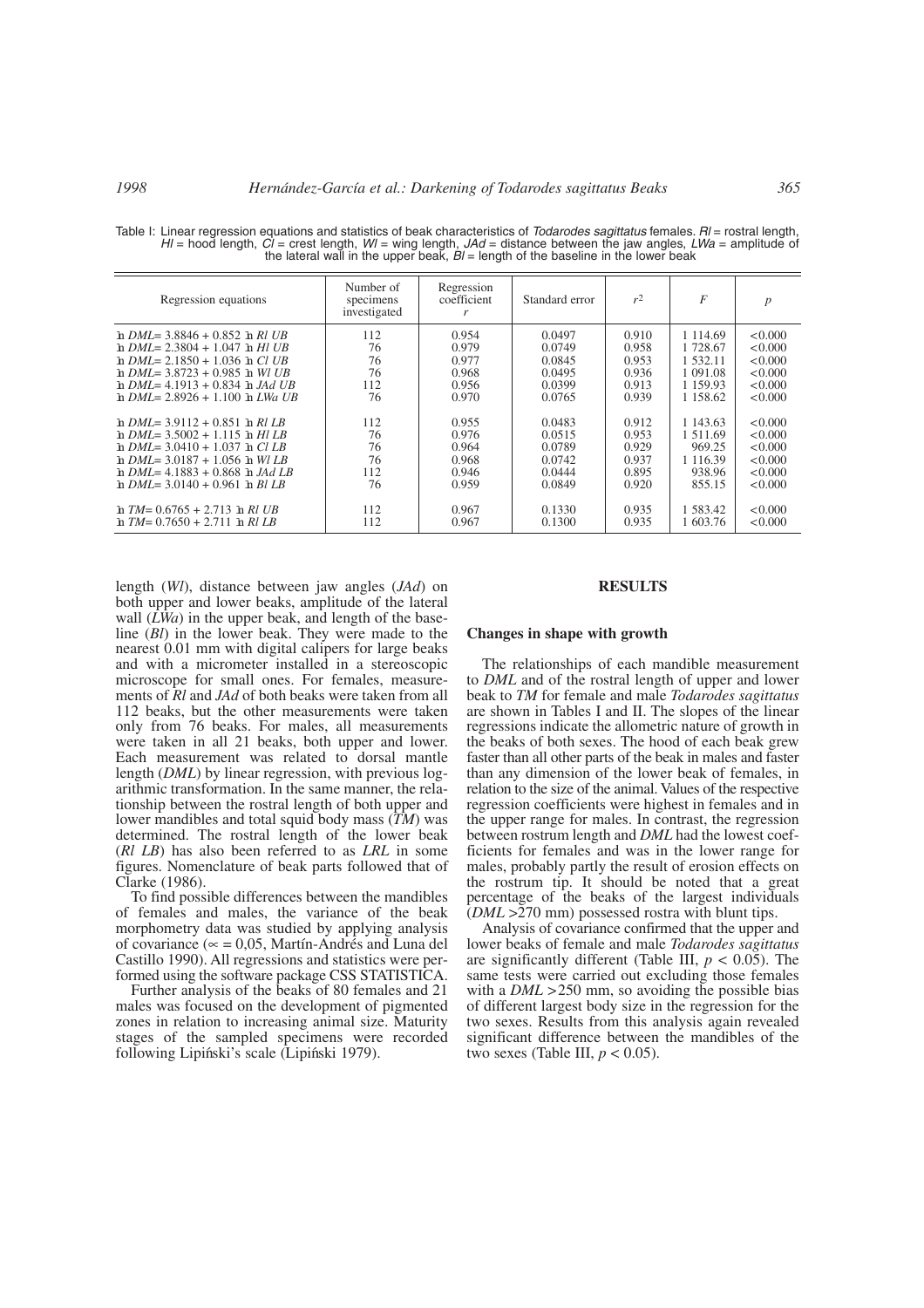*366 Cephalopod Biodiversity, Ecology and Evolution South African Journal of Marine Science 20*

| Regression equations               | Number of<br>specimens<br>investigated | Regression<br>coefficient<br>r | Standard error | r <sup>2</sup> | $\overline{F}$ | p       |
|------------------------------------|----------------------------------------|--------------------------------|----------------|----------------|----------------|---------|
| $h$ DML= 3.9284 + 0.845 $h$ Rl UB  | 21                                     | 0.949                          | 0.1022         | 0.900          | 171.3          | < 0.000 |
| $h$ DML= 2.6407 + 0.973 $h$ Hl UB  | 21                                     | 0.955                          | 0.1867         | 0.911          | 196.0          | < 0.000 |
| h $DMI = 2.4168 + 0.970$ h Cl UB   | 21                                     | 0.967                          | 0.1717         | 0.934          | 273.1          | < 0.000 |
| h $DMI = 4.1864 + 0.796$ h Wl UB   | 21                                     | 0.929                          | 0.0992         | 0.862          | 119.9          | < 0.000 |
| $h$ DMI = 4.2916 + 0.781 h JAd UB  | 21                                     | 0.960                          | 0.0662         | 0.920          | 220.6          | < 0.000 |
| $h$ DML= 3.2488 + 0.957 $h$ LWa UB | 21                                     | 0.958                          | 0.1388         | 0.916          | 209.7          | < 0.000 |
| h $DMI = 4.0635 + 0.778$ h Rl LB   | 21                                     | 0.944                          | 0.0968         | 0.890          | 155.0          | < 0.000 |
| $h$ DML= 3.7208 + 1.028 $h$ Hl LB  | 21                                     | 0.919                          | 0.1518         | 0.844          | 103.0          | < 0.000 |
| h $DMI = 3.2117 + 0.980$ h Cl LB   | 21                                     | 0.960                          | 0.1375         | 0.921          | 221.6          | < 0.000 |
| $h$ DMI = 3.4435 + 0.872 h WILB    | 21                                     | 0.948                          | 0.1397         | 0.898          | 169.1          | < 0.000 |
| $h$ DML= 4.2972 + 0.783 $h$ JAd LB | 21                                     | 0.926                          | 0.0915         | 0.857          | 114.0          | < 0.000 |
| $h$ DML= 3.1398 + 0.915 h BLLB     | 21                                     | 0.946                          | 0.1662         | 0.895          | 162.4          | < 0.000 |
| $\ln TM = 0.7561 + 2.714 \ln RIUB$ | 21                                     | 0.959                          | 0.2931         | 0.918          | 215.3          | < 0.018 |
| $\ln TM = 1.1904 + 2.500 \ln RILB$ | 21                                     | 0.953                          | 0.2811         | 0.909          | 189.9          | < 0.000 |

Table II: Linear regression equations and statistics of beak characteristics of *Todarodes sagittatus* males. *Rl* = rostral length, *Hl* = hood length, *Cl* = crest length, *Wl* = wing length, *JAd* = distance between the jaw angles, *LWa* = amplitude of the lateral wall in the upper beak,  $B$  = length of the baseline in the lower beak

### **Changes in pigmentation with growth and maturation**

To describe the development of pigmentation, a scale of eight degrees of pigmentation  $(0-7)$  was constructed (Table IV). The areas with highest variation in pigmentation with increasing size of the animal were the lateral walls and the shoulder in the upper beak, and the surface of the rostrum, the shoulder and the wing in the lower beak (Fig. 2).

Almost all the pigmentation of the lower beak wing takes place first, before it reaches the shoulder and the hood (Table IV, Degree 3, Fig. 2). In the upper beak, the pigmentation of the lateral walls forms three lobes, one postero-dorsally divided into two regions (first and second lobes). Later, during the darkening process, pigmentation is developed in a third lobe just under the wing (Degree 4, Fig. 2). The beaks of subadults are pigmented only at the rostrum, with a progression towards the posterior part of the hood. In mature animals, the pigmentation covers the whole lateral wall of both mandibles and extends to the wings of the lower mandible; there is no pigmentation along the outer margins, which are the growth zones (Table IV, Degree 7, Fig. 2). The pigmentation becomes more intense throughout maturation, from dark brown to almost black in the most advanced stages.

In females, Pigmentation Degree 2, the onset of wing pigmentation, was reached when *DML* was >215 mm, with a *Rl* size range of the lower beak between 5 and 6 mm (Figs 3, 4). The number of individuals with Pigmentation Degrees 2–4 was very small (Figs 3, 4), as was the number of animals in Maturity Stages III and IV (Fig. 3). The size at which female *T. sagittatus* start maturing seems to be a *DML* of 210–220 mm (Fig. 3). The results indicate that overall pigmentation is a continuous process, but that it develops faster when wing pigmentation is complete. On the other hand, data from the more common immature and mature squid suggest that maturation occurs within a short time-

Table III: Analysis of covariance of sex effect for squid of all sizes and for those <250 mm dorsal mantle length (*DML*) on upper (*UB*) and lower (*LB*) beak measurements

| Sample                                                                                                                       | Variable             | Effect | Wilks' Lambda                            | df 1 | df2                  |                                          |
|------------------------------------------------------------------------------------------------------------------------------|----------------------|--------|------------------------------------------|------|----------------------|------------------------------------------|
| Both sexes<br>Both sexes<br>Both sexes, except females with $DML > 250$ mm<br>Both sexes, except females with $DML > 250$ mm | UB<br>LB<br>UB<br>LB |        | 0.83600<br>0.76288<br>0.74630<br>0.64117 |      | 89<br>89<br>59<br>59 | 0.01227<br>0.00040<br>0.00667<br>0.00014 |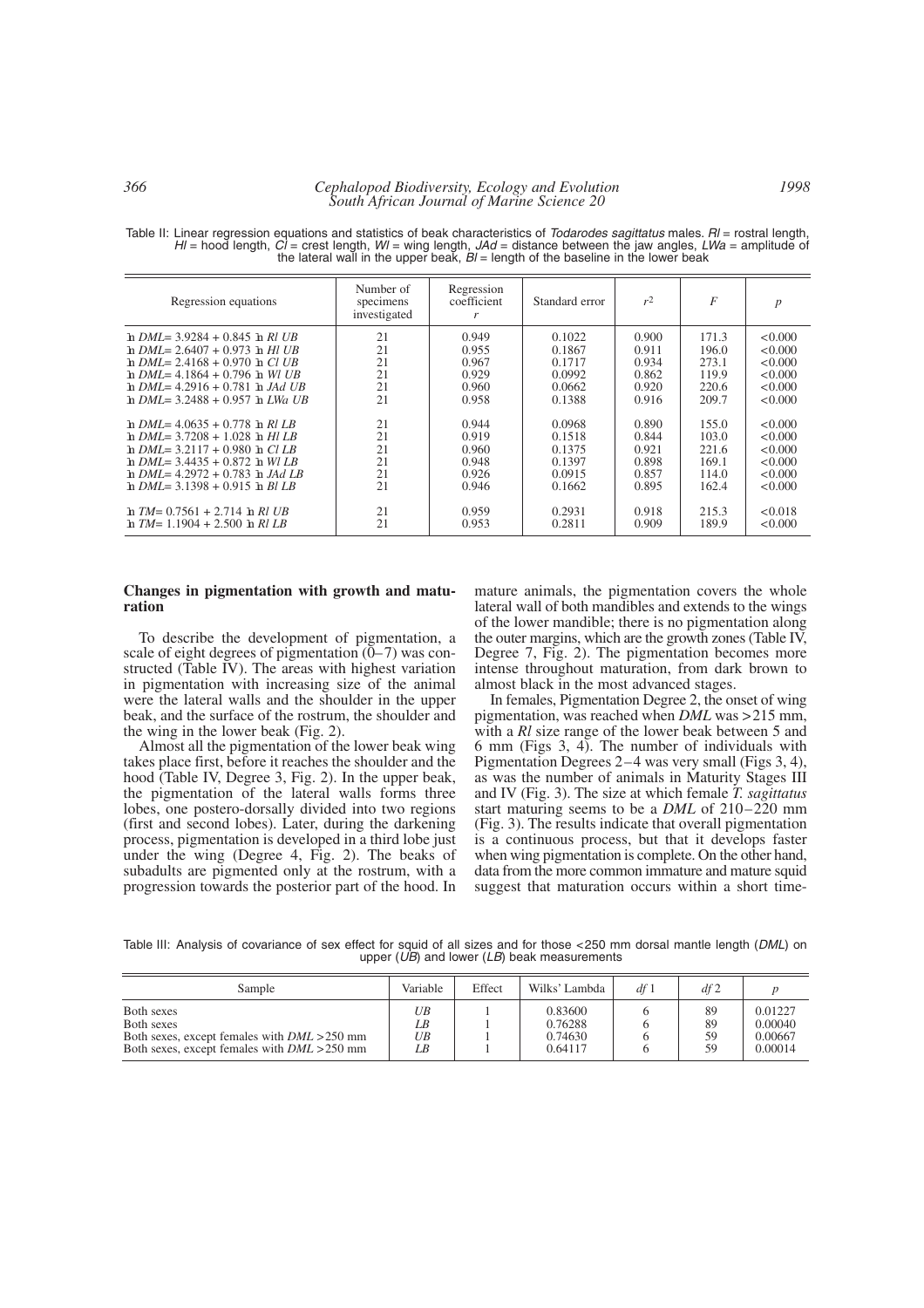

Fig. 2: Changes (darkening process) accompanying growth in beaks of *Todarodes sagittatus. Ri*ls in mm are given for each lower beak (sizes correspond<br>to females) Fig. 2: Changes (darkening process) accompanying growth in beaks of *Todarodes sagittatus*. *Rl*s in mm are given for each lower beak (sizes correspond to females)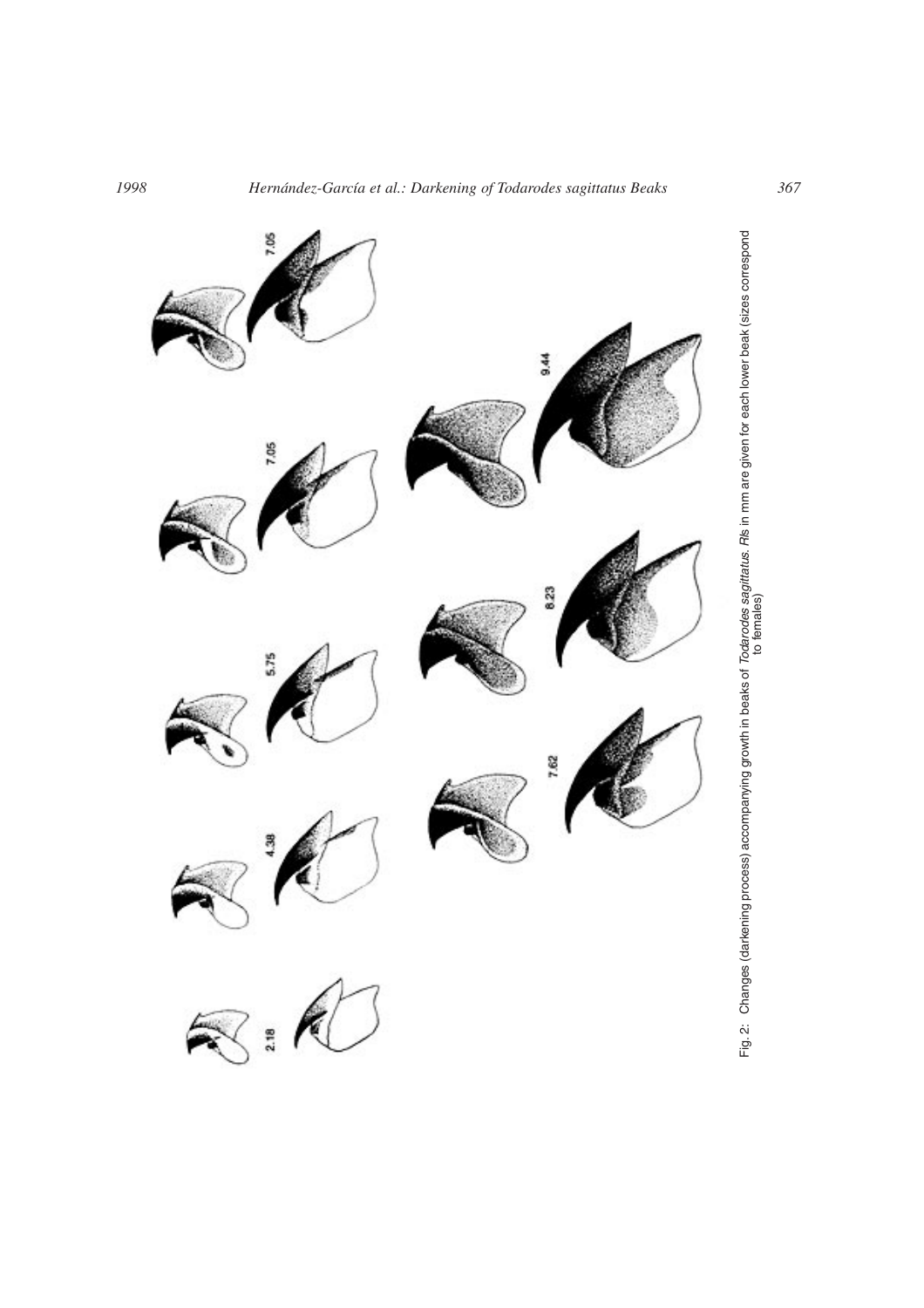Table IV: Description of characters defining the pigmentation degrees in *Todarodes sagittatus* (compare with Figure 2)

| Character                                                                                                                                                                                                                                                                                                                                                                                                      |                |  |  |  |
|----------------------------------------------------------------------------------------------------------------------------------------------------------------------------------------------------------------------------------------------------------------------------------------------------------------------------------------------------------------------------------------------------------------|----------------|--|--|--|
| Upper beak: lateral walls without any pigmentation. Lower beak: only the rostrum and the anterior part of the hood<br>coloured                                                                                                                                                                                                                                                                                 | $\Omega$       |  |  |  |
| Upper beak: lateral walls with a very small zone (sub-triangular) weakly pigmented at the posterior side of the lateral<br>wall. Lower beak: only the rostrum and the anterior part of the hood coloured, pigmentation slightly darker than in<br>the previous degree                                                                                                                                          | 1              |  |  |  |
| Upper beak: pigmentation of the lateral wall begins to increase towards the anterior part, rectangular pattern of<br>pigmentation zone. Lower beak: very small isolated spot at central part of the wing                                                                                                                                                                                                       | $\overline{c}$ |  |  |  |
| Upper beak: pigmentation of the lateral wall has pattern of two lobes. Lower beak: an isolated spot with much enlarged<br>colouring over almost total wing, but without reaching the regions of the shoulder and the hood                                                                                                                                                                                      | 3              |  |  |  |
| Upper beak: a new pigmented area at the anterior part (just under the wing region) of the lateral wall, the third lobe.<br>Lower beak: no isolated spot; the area is fused with the sparsely pigmented area of the hood by a thin coloured band                                                                                                                                                                | 4              |  |  |  |
| Upper beak: Lobes 1 and 2 very close to Lobe 3, and clearly distinguishable. Lower beak: at the shoulder, only one<br>small band without pigmentation (cartilage still present), and the transparent strip of the tooth is also present,<br>although very weakly                                                                                                                                               | 5              |  |  |  |
| Upper beak: lobes fused and pigmentation half of the height of the lateral wall. Lower beak: wings pigmented with a<br>soft colouration, only with an outlying strip (the growing area) relatively wide but without colour; no transparent<br>strip at the tooth; cartilage zone at the shoulder region has disappeared or is very much reduced, becoming a small<br>transparent strip which defines the tooth | 6              |  |  |  |
| Upper beak: pigmentation of the lateral wall is more than 2/3 of its height; no strip at the shoulder region; general dark-<br>ening of the beaks. Lower beak: beak fully pigmented, only the growing margins without colour; colour dark brown,<br>nearly black at the hood and shoulder; end of rostrum of LB is usually eroded and the tooth can be reduced, not<br>appreciable in profile.                 | 7              |  |  |  |

period.

Although only a small sample of male *T. sagittatus* was available, results indicate similar development of pigmentation. The main difference is that pigmentation Degree 2 was reached at a smaller *DML* (200 mm) than in females (Fig. 5). At this degree of pigmentation, the *Rl* of the lower beak ranged between 4.5 and 5 mm (Figs 5, 6). The number of individuals with Pigmentation Degrees 2–4 was very small (Figs 5, 6), as also was the number of animals in Maturity Stages III and IV (Fig. 5). The size at which the maturing process starts is between 150 and 200 mm *DML* (Fig. 5).

In conclusion, it seems that both processes (the development of beak pigmentation and maturation) are closely related, and that they take place synchronously within a very small window of time.

#### **DISCUSSION**

As for *Illex coindetii* (Hernández-García 1995), there were significant differences between the beaks of male and female *Todarodes sagittatus,* seeming to

coincide with the observations of Pérez-Gándaras (1983).

In both sexes, the hood of each beak grows faster than other dimensions of the beak, similar to observations for *Illex coindetii* (Castro and Hernández-García 1995, Hernández-García 1995). For *Todarodes angolensis*, Villanueva and Sánchez (1989) obtained a similar result, with the slope of the relationship *Hl UB* to *DML* being the largest. Sánchez (1981) also observed that the hood of the upper beak of *Illex coindetii* grew faster than the other parts. The hood is one of the most robust parts of the beak and covers a muscle, of which a prolongation wraps around the lateral walls behind the hood and whose fast growth will permit a rapid adaptation to ingest larger fragments of food while the animal grows. Therefore, a fast increment in size of those beak regions (hood and lateral walls) is not surprising. The hood is followed, in terms of growth increments, by other parts that possess important insertions of muscular mass (i.e. the lateral walls, the crest or the wings). Nevertheless, the growth of the beak rostrum is comparatively slower than the growth of those parts. Two reasons are advanced to account for this situation: first, the rostrum suffers erosion; second, it does not need to grow fast because it acts as a slicing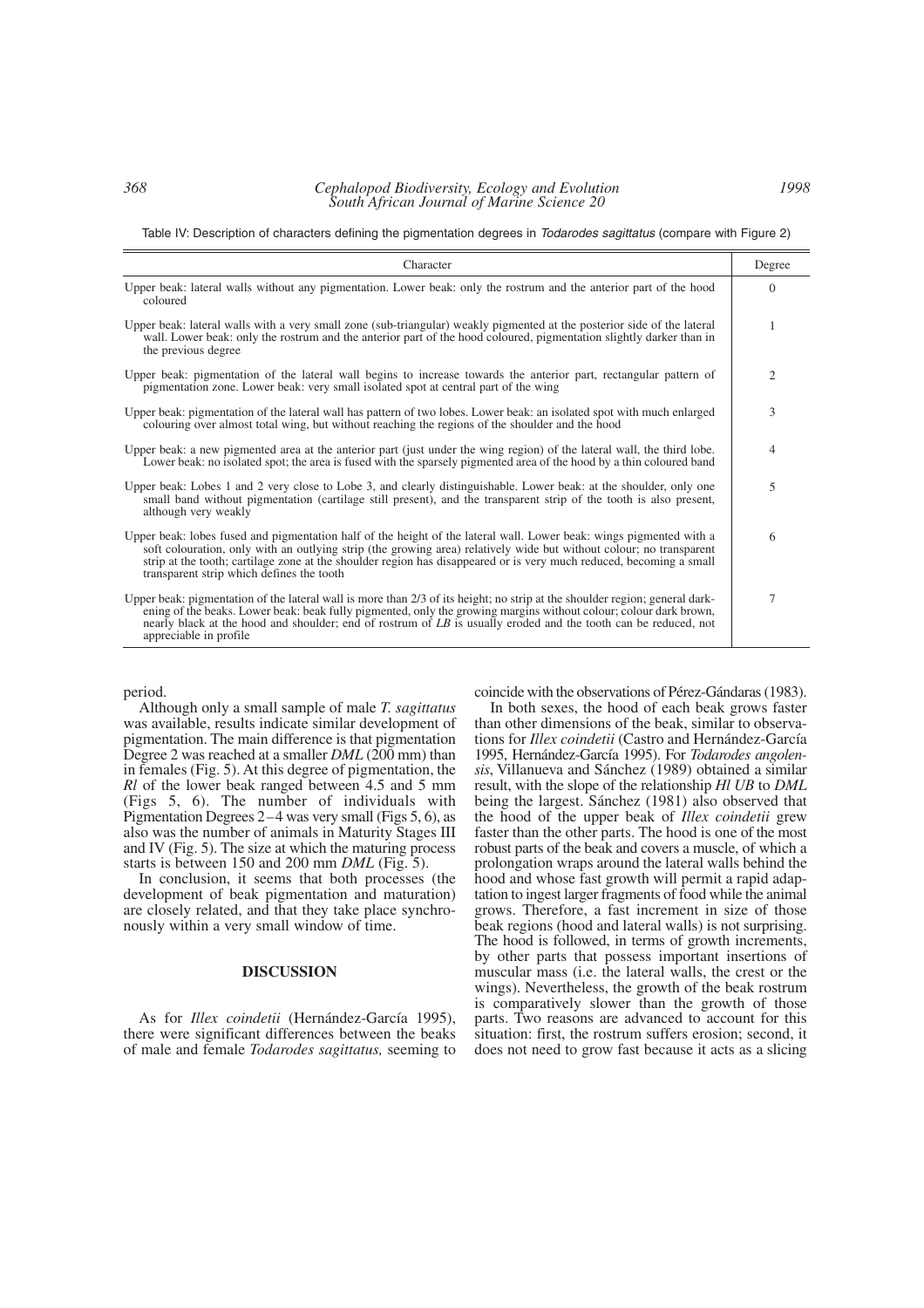

Fig. 3: Variation in (a) darkening degree ( $n = 80$ ) and (b) stage of maturity ( $n = 80$ ) with mantle length for female *Todarodes sagittatus*

element. Therefore, the size of the prey and the resulting fragments will depend more on the dimensions of the hood and the crest and the amplitude of the lateral walls (between which the œsophagus starts) than on the size of the rostrum.

In general, pigmentation of the beaks follows the same pattern (see Fig. 2) as that of such other ommastrephids as *Illex coindetii* and *Todaropsis eblanae* (Hernández-García 1995). However, the "drawing" generated by the pigmented areas has a different shape. In females, the *Rl* of the lower beak, where the pigmentation of the wings starts (at approximately 5–6 mm), is smaller than that found for *Todarodes* in waters off Iceland (5–9 mm, Clarke 1986). This difference can be related to the larger size attained by *Todarodes sagittatus* in its northern range, e.g. off Norway and around the Shetland Islands (Wiborg and Beck 1984, Joy 1990). In fact, statistically significant differences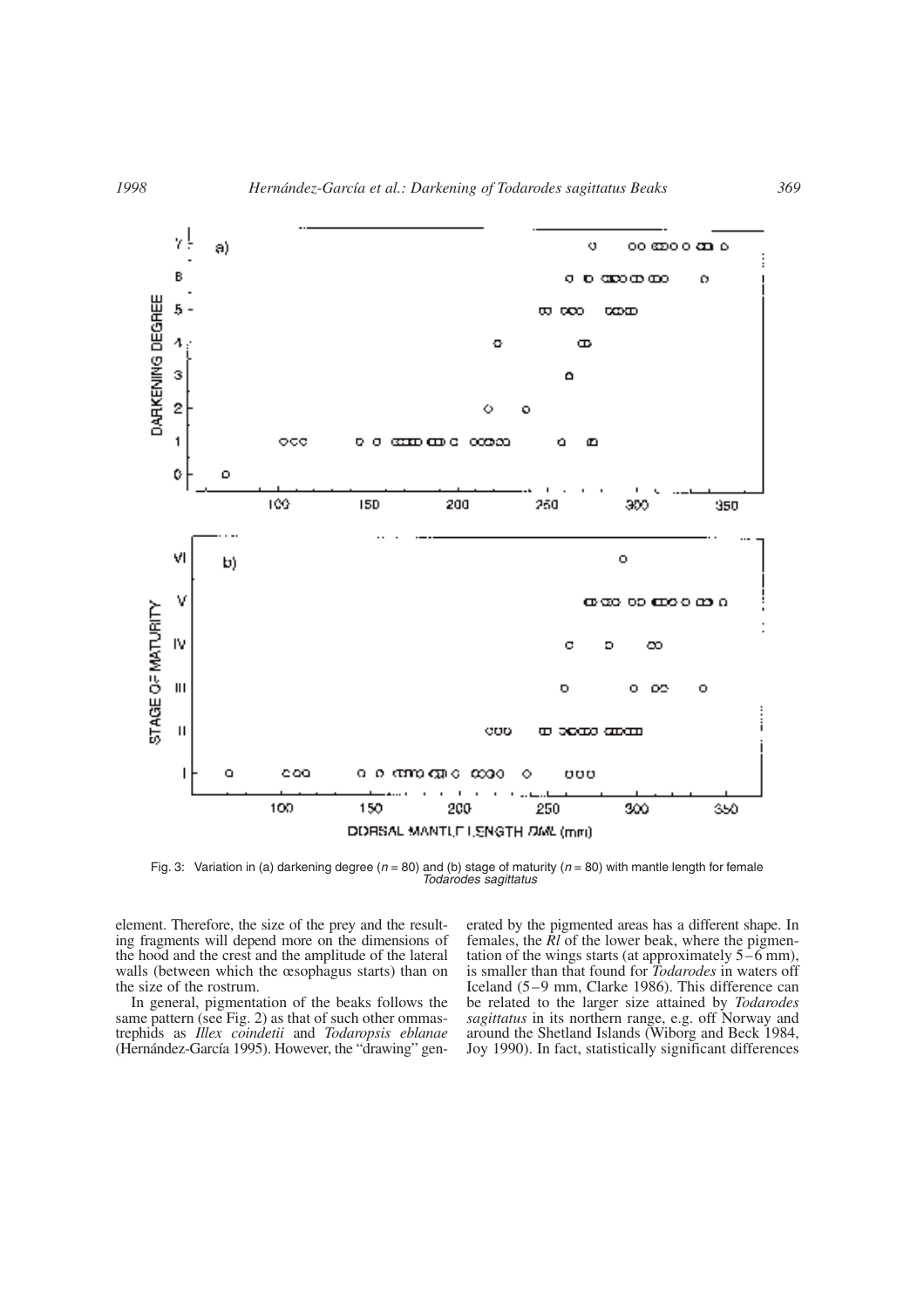

Fig. 4: Variation in darkening degree with (a) lower rostral length *LRL* (*n* = 80) and (b) mantle length and stage of maturity (*n* = 80) for female *Todarodes sagittatus*

in the morphometric characters of *T. sagittatus*, including beak measurements, have been shown to exist between geographic areas in the North-East Atlantic, i.e. Norway, Scotland and Portugal (Borges 1995).

The current data confirm a close relationship between darkening of the beak and the maturity of the animal. This has already been suggested earlier (Clarke 1962a, 1986, Mangold and Fiorini 1966), but without as detailed an analysis of the development of the pigmentation or contrasting with different beak measurements. The process of development of the pigmentation on the wings seems to coincide with sexual maturation (Stages 2, 3 and probably 4).

Only a few cases with darkening degrees of 2–4 were found in the few maturing squids in the present sample. This low number can perhaps best be explained by the very short duration of the darkening process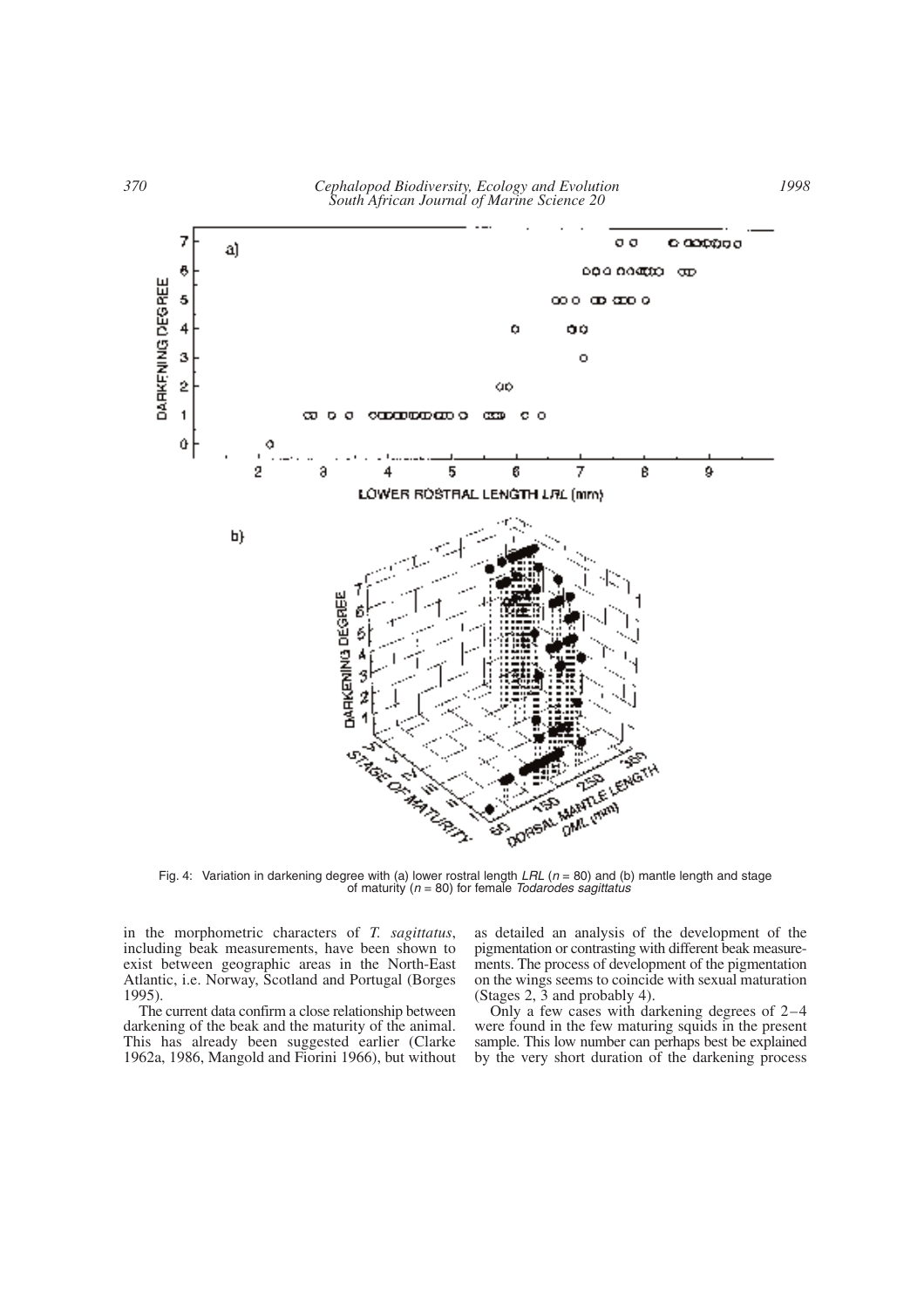

Fig. 5: Variation in (a) darkening degree ( $n = 21$ ) and (b) stage of maturity ( $n = 21$ ) with mantle length for male *Todarodes sagittatus*

and, thus, the rapid process of maturing. For *Illex coindetii,* only a few specimens of Maturity Stages 2 and 3 were found to be subject to beak pigmentation in a rather larger sample (Hernández-García 1995). Those represented beak darkening Degrees 2, 3 or 4, relating to the onset of full pigmentation of the wings.

In conjunction with the darkening process, beak strength also increases which, consequently, has further impact on the choice of diet and the behaviour of the animal, as observed for *Illex coindetii* by Castro and Hernández-García (1995) and Hernández-García (1995). Increase of beak hardness with body growth allows squid to prey on larger animals with more complex hard structures. Morphological changes in the beak characteristics and in the diet of *T. sagittatus* during its life cycle (Breiby and Jobling 1985, Piatkowski *et al*. 1998) suggest a similar behaviour and feeding ecology to that of *Illex coindetii* in the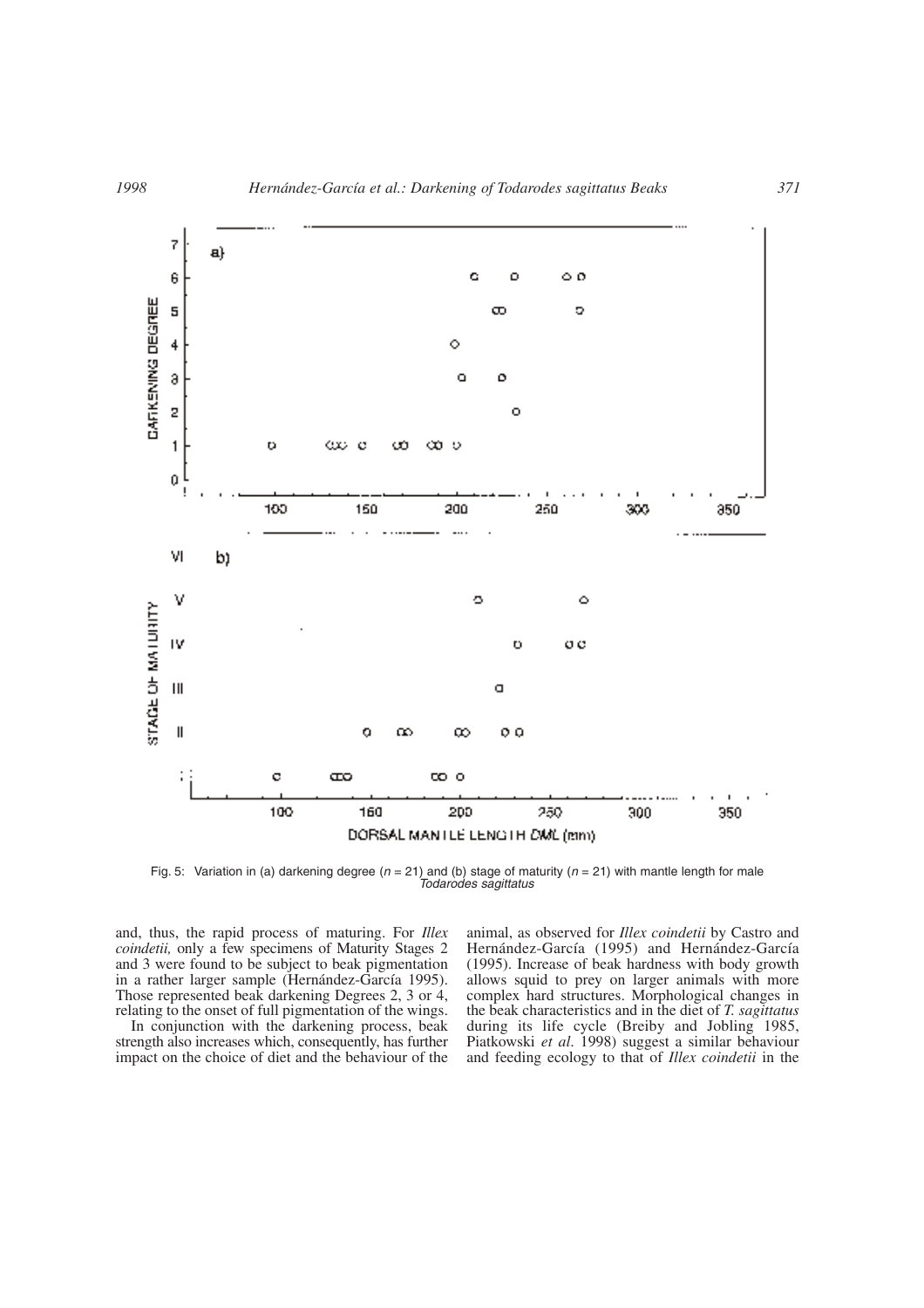

Fig. 6: Variation in darkening degree with (a) lower rostral length *LRL* (*n* = 21) and (b) mantle length and stage of maturity (*n* = 21) for male *Todarodes sagittatus*

central Eastern Atlantic (Castro and Hernández-García 1995, Hernández-García 1995). Adult *T. sagittatus* prey more on fish and other squid than do juveniles/subadults, and they tend to feed more on bottom fauna, indicated by the occurrence of demersal fish (e.g. *Microchirus boscanion*) in the stomach contents. Before reaching full sexual maturity, *T. sagittatus* undergoes various morphological changes (including beak morphology). Such changes cause adaptations which allow them to make significant vertical daynight migrations, and probably also a later spawning migration, as reported for *Illex illecebrosus* by O'Dor (1987). Therefore, all changes allow them to find a wide variety of prey and to feed on a larger biomass spectrum.

## **ACKNOWLEDGEMENTS**